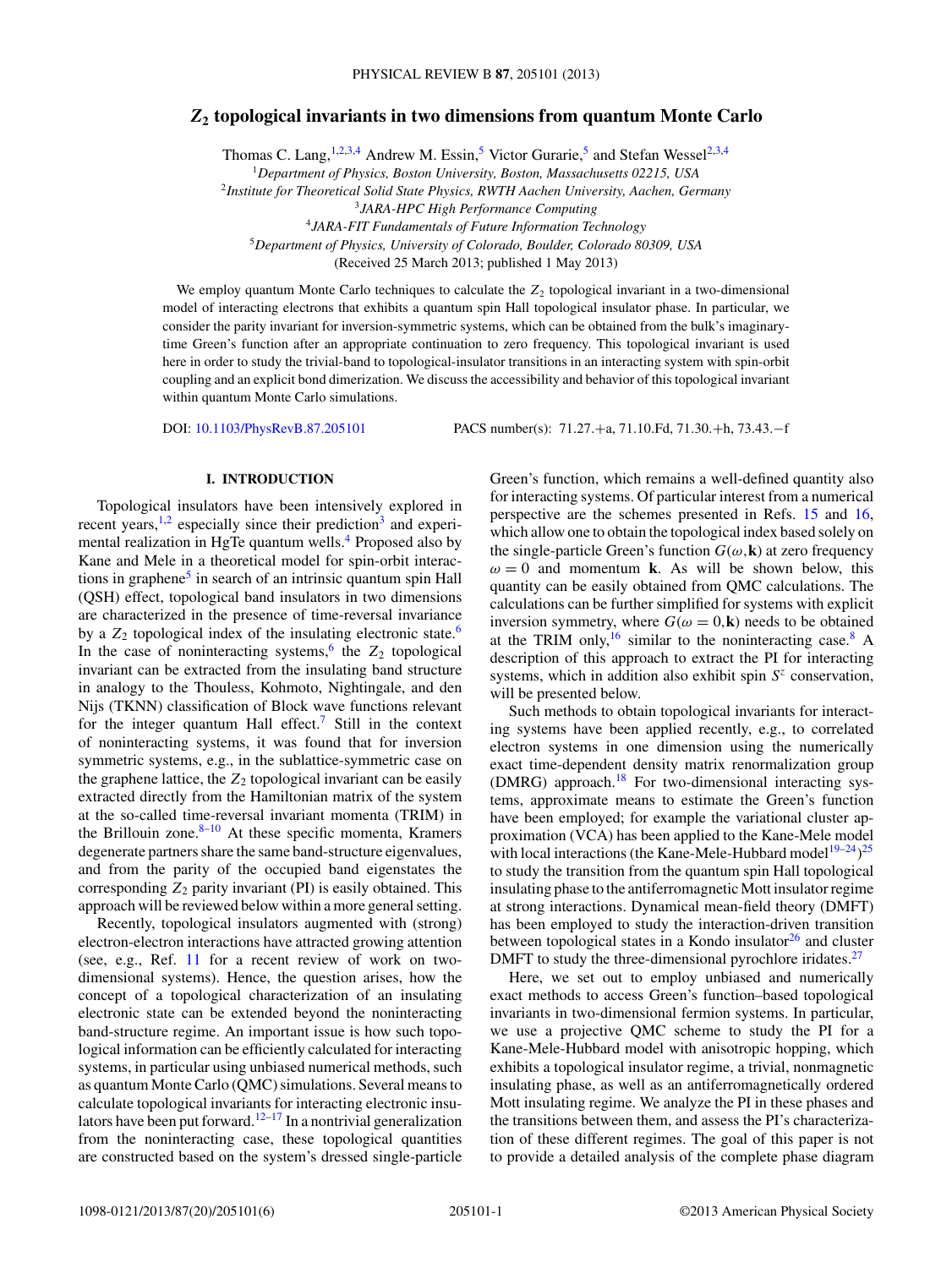<span id="page-1-0"></span>of this model, but to instead illustrate the actual application of the Green's function approach to study topological invariants in interacting two-dimensional fermion systems.

The rest of this paper is organized as follows: In the next section, we introduce the dimerized Kane-Mele-Hubbard model that we explore further below, followed by a review of how to extract the PI from the zero-frequency Green's function. We examine the noninteracting limit of our model, where the Green's function and the PI may be easily calculated. After that, we discuss how to obtain the PI for finite interactions from QMC simulations, before we then apply this approach to the dimerized Kane-Mele-Hubbard model.

#### **II. DIMERIZED KANE-MELE-HUBBARD MODEL**

In the following, we consider the half-filled Kane-Mele-Hubbard model<sup>[19–21,23](#page-5-0)</sup> with an additional, explicit bond dimerization, described by the Hamiltonian

$$
H = H_0 + H_{SO} + H_U, \t\t(1)
$$

with the nearest-neighbor hopping terms

$$
H_0 = -t' \sum_i \sum_{\sigma} (a_{i\sigma}^{\dagger} b_{i\sigma} + \text{H.c.}) - t \sum_{\langle i,j \rangle} \sum_{\sigma} (a_{i\sigma}^{\dagger} b_{j\sigma} + \text{H.c.}),
$$

the spin-orbit next-nearest-neighbor term

$$
H_{\text{SO}} = i \lambda \sum_{\langle i,j \rangle} v_{ij} \big( a_{i\sigma}^{\dagger} \sigma_{\sigma\sigma'}^{z} a_{j\sigma'} + b_{i\sigma}^{\dagger} \sigma_{\sigma\sigma'}^{z} b_{j\sigma'} \big),
$$

and the Hubbard local interaction term

$$
H_U = U \sum_i (a_{i\uparrow}^\dagger a_{i\uparrow} a_{i\downarrow}^\dagger a_{i\downarrow} + b_{i\uparrow}^\dagger b_{i\uparrow} b_{i\downarrow}^\dagger b_{i\downarrow}).
$$

Here,  $a_{i\sigma}^{\dagger}$  ( $b_{i\sigma}^{\dagger}$ ) denote creation operators for spin- $\sigma$  fermions on a sublattice-A site (sublattice-B site), with *i* denoting the two-site unit cell at position  $\mathbf{r}_i$  on the honeycomb lattice. The spin-orbit coupling strength is denoted by  $\lambda$ , while  $v_{ij} = \pm 1$ depending on whether the considered hopping process involves a left or a right turn. We allow for a different nearest-neighbor hopping strength *t'* along one of the three nearest-neighbor bond directions, as compared to the other directions; cf. Fig. 1. Here, the unit cell is chosen such that it contains a *t'* bond and is centered on this bond. The two lattice



FIG. 1. (Color online) (a) Honeycomb lattice with a unit cell indicated by dashed lines. The arrows indicate the lattice vectors  $a_{1,2}$ . Bold (red) lines denote bonds with hopping amplitude  $t'$ , while the hopping amplitude along the other bonds on the honeycomb lattice equals *t*. Filled (open) circles indicate lattice sites belonging to the A (B) sublattice. (b) Brillouin zone with the time-reversal invariant momenta  $\{\Gamma, M_1, M_2, M_3\}$ , and the reciprocal lattice vectors **b**1*,*<sup>2</sup> indicated.

vectors of the honeycomb lattice  $\mathbf{a}_{1,2} = a_0(3/2, \pm \sqrt{3}/2)$  are also shown in Fig.  $1(a)$ . In the following, we set the distance between nearest-neighboring lattice sites  $a_0 = 1$ . For  $t' = t$ , the usual Kane-Mele-Hubbard model is recovered, which for finite spin-orbit coupling  $\lambda$  and in the small-*U* regime features a QSH topological insulating region, adiabatically connected to the  $U = 0$  QSH state. Increasing the on-site repulsion *U* eventually drives the system into an ordered phase with long-ranged transverse antiferromagnetic correlations.<sup>[21](#page-5-0)</sup> Furthermore, at  $U = 0$ , the explicit bond dimerization allows driving the system from the topological insulator QSH state to a (trivial) band insulating phase for  $t' > 2t$ . At  $t'/t = 2$ , the system is gapless with the bulk gap closing at one of the *M* points in the Brillouin zone; cf. Fig. 1(b). This will be examined in more detail below as well as the properties of the model for  $t' > t$  and finite interactions,  $U > 0$ . To study the effects of interactions in terms of the topological invariants, we employ quantum Monte Carlo simulations to calculate the imaginary-time Green's functions of this model Hamiltonian and then transform to the Green's function at zero frequency, from which we extract the  $Z_2$  PI for this inversion symmetric system.

#### **III. PARITY INVARIANT FROM GREEN'S FUNCTION**

In an inversion symmetric system, the PI may be calculated from the system's Green's function following Ref. [15,](#page-5-0) which generalizes the procedure from the noninteracting case.<sup>[8](#page-5-0)</sup> Here, due to the explicit *S<sup>z</sup>* conservation of the Hamiltonian, the Green's function is block-diagonal in spin-space, and the procedure can be restricted to a single spin sector. The zerofrequency Green's function for each spin sector,  $G_{\sigma}(0, \mathbf{k})$ , where  $\sigma = +1$  (-1) for spin-up (spin-down), thus is a 2 × 2 matrix in the A/B-sublattice basis. Denoting by  $\mathbf{b}_{1,2}$  the reciprocal lattice vectors (with  $\mathbf{b}_i \cdot \mathbf{a}_j = 2\pi \delta_{ij}$ ), we consider the four TRIM

$$
\kappa_{n_1,n_2} = n_1 \mathbf{b}_1/2 + n_2 \mathbf{b}_2/2, \quad n_i = 0, 1,
$$
 (2)

corresponding to the  $\Gamma$  point and the three *M* points indicated in Fig.  $1(b)$ , at which the operation of inversion commutes with the zero-frequency Green's function  $G_{\sigma}(0,\mathbf{k})$ . Here, the operation of inversion that interchanges the two sublattices and squares to the identity can be represented in the sublattice basis by the first Pauli matrix,  $P = \sigma^x$ . Simultaneously diagonalizing the two matrices *P* and  $G_{\sigma}(0, \kappa_{n_1,n_2})$ , we identify for each of the four TRIM the eigenvalue of *P* for the common eigenvector with a positive eigenvalue of  $G_{\sigma}(0, \kappa_{n_1,n_2})$ . These eigenvectors are referred to as right-zeros or R-zeros in Ref. [15.](#page-5-0) Denoting the corresponding *P* eigenvalue of the R-zero by  $\eta_{\kappa_{n_1,n_2}}$ , we obtain the PI,  $\Delta \in \{0,1\}$ , as

$$
(-1)^{\Delta} = \prod_{n_1, n_2} \eta_{\kappa_{n_1, n_2}} \tag{3}
$$

from any of the two spin sectors, which together form a Kramer's pair at each TRIM. It is thus sufficient for the calculation of the PI to only consider, e.g., the spin-up sector due to the explicit *S<sup>z</sup>* conservation of the Hamiltonian. The procedure is however easily generalized to inversion symmetric systems without explicit  $S^z$  conservation.<sup>[15](#page-5-0)</sup>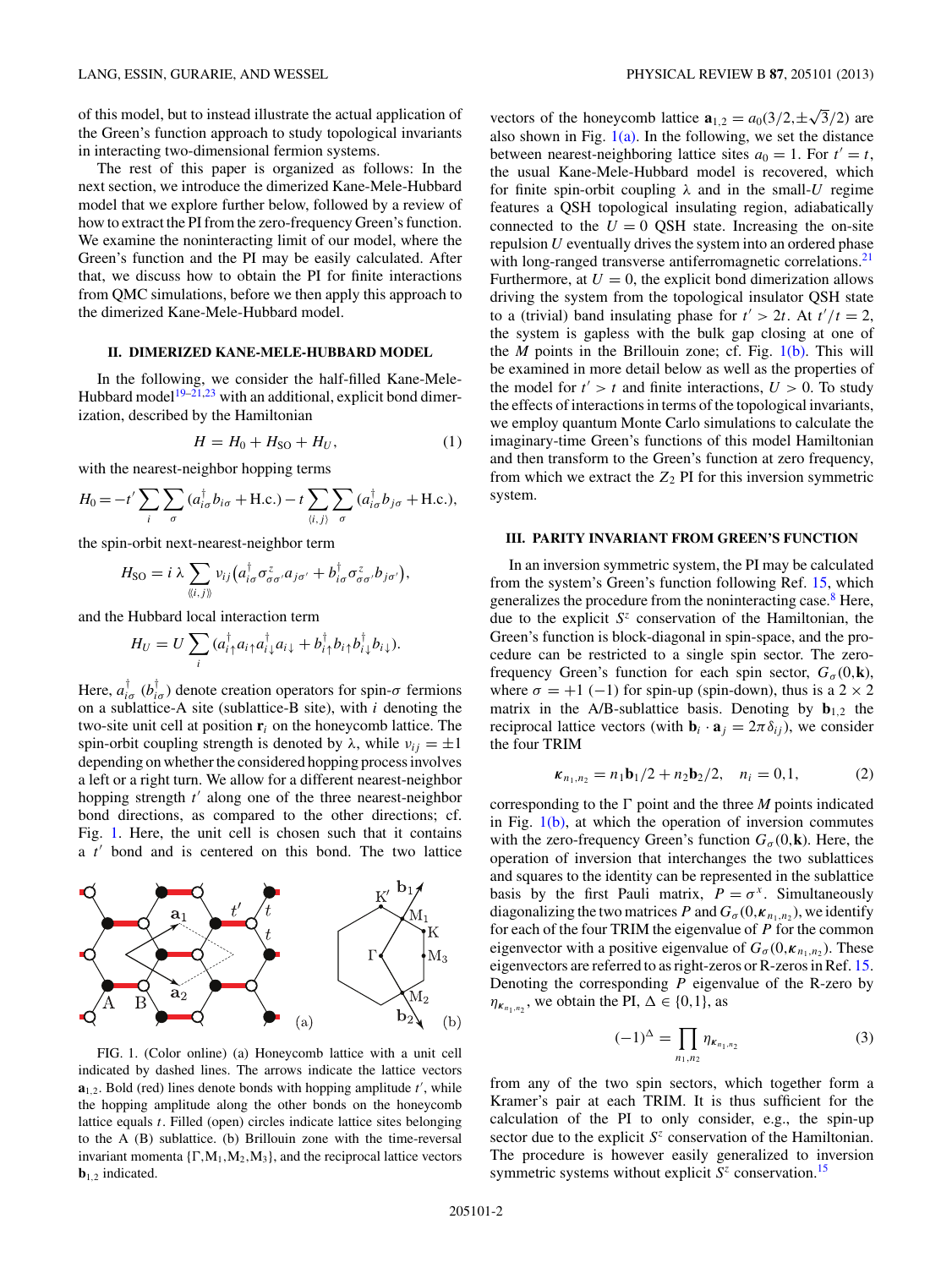<span id="page-2-0"></span>

FIG. 2. (Color online) Band structure of the dimerized Kane-Mele model along the indicated path through the Brillouin zone for  $\lambda/t = 0.2$  and different values of *t'*, as indicated.

#### **IV. NONINTERACTING CASE**

To illustrate the above procedure, let us first consider the noninteracting limit, i.e., the dimerized Kane-Mele model. For  $U = 0$ , the Hamiltonian *H* can be diagonalized directly via a transformation to momentum space,

$$
H = \sum_{\mathbf{k},\sigma} (a_{\mathbf{k},\sigma}^{\dagger} b_{\mathbf{k},\sigma}^{\dagger}) h_{\sigma}(\mathbf{k}) \begin{pmatrix} a_{\mathbf{k},\sigma} \\ b_{\mathbf{k},\sigma} \end{pmatrix}.
$$
 (4)

In each spin sector  $\sigma = +1$  (−1), the Hamiltonian matrix at wave vector **k** equals

$$
h_{\sigma}(\mathbf{k}) = \begin{pmatrix} \sigma \gamma_{\mathbf{k}} & -g_{\mathbf{k}} \\ -g_{\mathbf{k}}^* & -\sigma \gamma_{\mathbf{k}} \end{pmatrix},
$$
 (5)

where  $g_k = t' + t(e^{i\mathbf{a}_1 \cdot \mathbf{k}} + e^{i\mathbf{a}_2 \cdot \mathbf{k}})$  relates to the nearestneighbor hopping terms and  $\gamma_k = 2\lambda[-\sin(\sqrt{3}k_y) +$  $2\cos(3k_x/2)\sin(\sqrt{3}k_y/2)$  to the spin-orbit term. The system described by  $H$  conserves  $S_z$ , such that the Green's function  $G(\omega, \mathbf{k})$  is block diagonal in spin space, and each spin component in the noninteracting case equals

$$
G_{\sigma}(\omega, \mathbf{k}) = [\omega - h_{\sigma}(\mathbf{k})]^{-1}.
$$
 (6)

At zero frequency this is essentially the inverse of the Hamiltonian matrix:

$$
G_{\sigma}(0,\mathbf{k}) = -h_{\sigma}^{-1}(\mathbf{k}).\tag{7}
$$

Based on the approach outlined in the previous section, we then obtain for finite values of *λ* a change in the PI from  $\Delta = 1$  for  $t' < 2t$  to  $\Delta = 0$  for  $t' > 2t$ . This indicates the change from a topological insulator to a trivial band insulating state driven by the explicit bond dimerization. At  $t' = 2t$ , the system becomes semimetallic due to the single-particle gap closing at the  $M_3$  point, i.e., at  $\mathbf{k} = \kappa_{1,1}$ . This can be seen from the band structure shown for  $\lambda/t = 0.2$  in Fig. 2. In the following, we will examine this transition also at finite values of *U*. Before performing such an analysis, we first explain how we extract the PI in the interacting regime from QMC simulations.

### **V. PARITY INVARIANT FROM QMC**

Once the zero-frequency Green's function *G*(0*,***k**) has been obtained for the interacting model, the PI can be calculated as outlined in Sec. [III.](#page-1-0) In analogy with Eq. (7) for the noninteracting case, one can associate to the interacting model a fictitious Hamiltonian matrix  $h_{\text{topol}}(\mathbf{k}) = -G^{-1}(0,\mathbf{k})$ , which has been dubbed the topological Hamiltonian.<sup>[17](#page-5-0)</sup> It contains the topological information of the interacting model, where for the free case  $h_{\text{topol}}(\mathbf{k})$  equals the Hamiltonian matrix of *H*. Hence, we merely need to consider how the zero-frequency Green's function is obtained from the QMC calculations. In particular, we employed a projective QMC scheme, by which we obtain the momentum and spin resolved single-particle Green's function in imaginary time within the system's ground state on finite lattices. To obtain the PI, we then calculate from the imaginary-time data of the Green's function those at Matsubara frequencies, and continue in particular to zero frequency. For this purpose, let us first consider the system at a finite temperature  $T = 1/\beta$ . The imaginary-time Green's function  $G_{\sigma}(\tau, \mathbf{k}; \beta)$  at a given momentum **k** and spin projection  $\sigma$  is a  $2\times2$  matrix with entries

$$
[G_{\sigma}(\tau, \mathbf{k}; \beta)]_{jl} = -\langle c_{\mathbf{k}, \sigma, j}(\tau) c_{\mathbf{k}, \sigma, l}^{\dagger}(0) \rangle_{\beta}, \tag{8}
$$

where  $j, l = 1, 2$  is a sublattice index, with  $c_{\mathbf{k},\sigma,1} = a_{\mathbf{k},\sigma}$ and  $c_{\mathbf{k},\sigma,2} = b_{\mathbf{k},\sigma}$ . For frequencies  $\omega_n = 2(n+1)\pi/\beta$  the Matsubara-Green's function is then given as

$$
G_{\sigma}(i\omega_n, \mathbf{k}; \beta) = \int_0^{\beta} G_{\sigma}(\tau, \mathbf{k}; \beta) e^{i\omega_n \tau} d\tau.
$$
 (9)

Particle-hole symmetry of the model at half filling, i.e., under the transformation  $c^{\dagger}_{\mathbf{k},\sigma,j} \to d_{\mathbf{k},\sigma,j} = (-1)^j c^{\dagger}_{-\mathbf{k},\sigma,j}$  in each spin sector together with inversion symmetry, leads to the following conditions on  $G_{\sigma}(\tau, \mathbf{k}; \beta)$ : For equal sublat- $\text{tices}, [\mathcal{G}_{\sigma}(\tau, \mathbf{k}; \beta)]_{jj} = [\mathcal{G}_{\sigma}(\beta - \tau, -\mathbf{k}; \beta)]_{jj}$ , while for  $j \neq l$ ,  $[G_{\sigma}(\tau, \mathbf{k}; \beta)]_{il} = -[G_{\sigma}(\beta - \tau, -\mathbf{k}; \beta)]_{il}.$ 

We thus obtain for the diagonal elements of the Green's function at one of the TRIM  $\kappa = \kappa_{n_1,n_2}$  the equation

$$
[G_{\sigma}(i\omega_n,\kappa;\beta)]_{jj}=2i\int_0^{\beta/2}[G_{\sigma}(\tau,\kappa;\beta)]_{jj}\sin(\omega_n\tau)d\tau,
$$
\n(10)

and, for  $j \neq l$ ,

$$
[G_{\sigma}(i\omega_n,\kappa;\beta)]_{jl}=2\int_0^{\beta/2}[G_{\sigma}(\tau,\kappa;\beta)]_{jl}\cos(\omega_n\tau)d\tau.
$$
\n(11)

Now, the limit  $\beta \to \infty$  can be taken properly: From the projective QMC, we obtain the ground-state Green's function  $G_{\sigma}(\tau,\kappa) = \lim_{\beta \to \infty} G_{\sigma}(\tau,\kappa;\beta)$ , and then perform the above integrals with a sufficiently large cutoff  $\beta \rightarrow \theta$ , set, e.g., by the imaginary-time evolution length of the Green's function *θ* employed in the QMC simulations. Here, we used  $\theta = 20/t$ . This cutoff proved to be sufficient for the Green's function to decay to zero within error bars, especially for large values of *U/t*, but for the extreme cases close to the topological-totrivial band insulator transition, where the gap becomes very small. Note, that one cannot simply take the limit  $i\omega_n \to 0$ before accounting for the (anti)symmetry conditions on the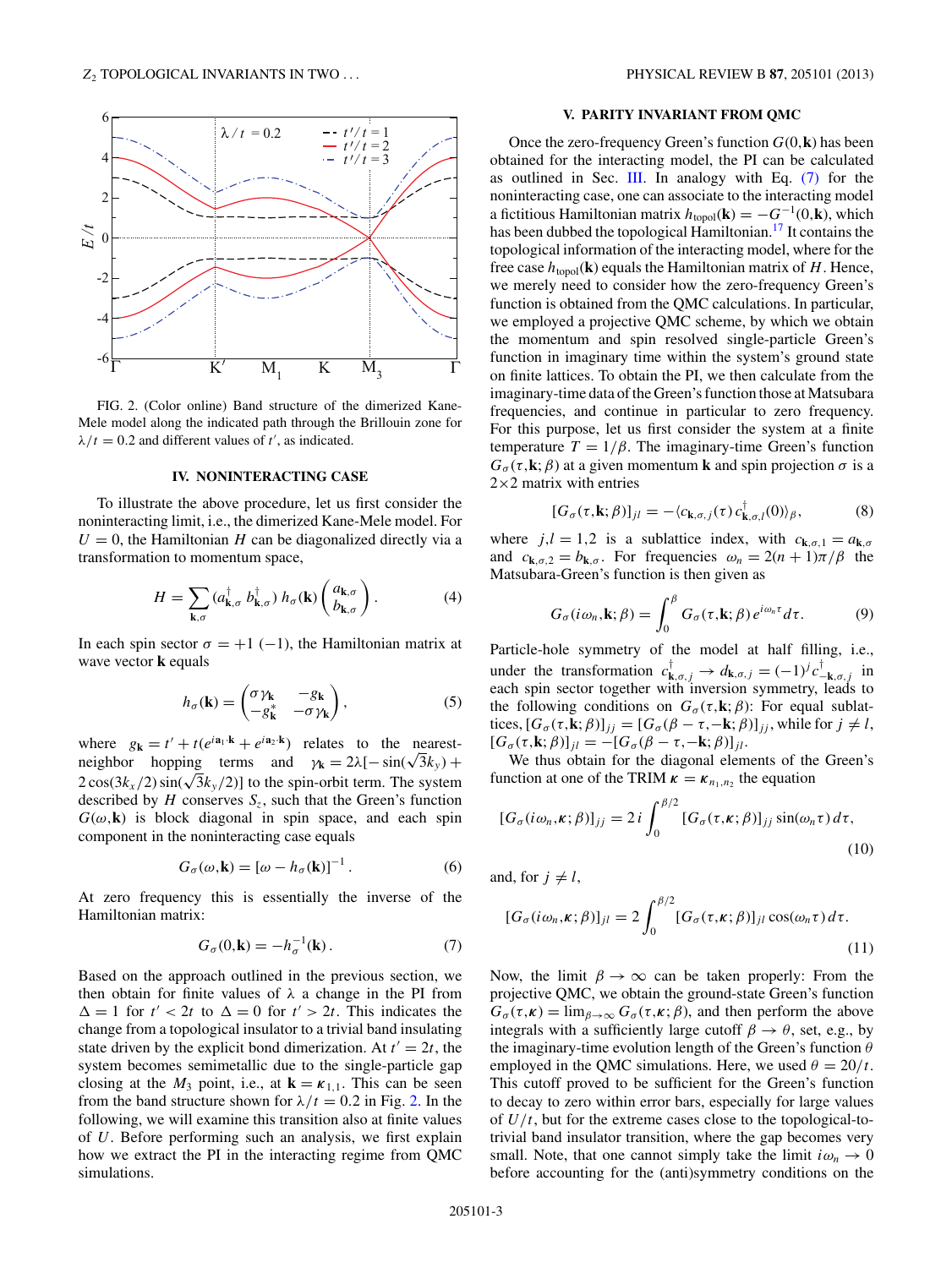imaginary-time Green's functions. This would lead to wrong results, as exemplified below. After (anti)symmetrization, the limit  $i\omega_n \to 0$  can be performed with the  $T = 0$  Green's functions, so that in particular,

$$
[G_{\sigma}(\omega = 0, \kappa)]_{jj} = 0,\tag{12}
$$

and, for  $j \neq l$ ,

$$
[G_{\sigma}(\omega=0,\kappa)]_{jl}=2\int_0^{\theta/2}[G_{\sigma}(\tau,\kappa)]_{jl}d\tau.
$$
 (13)

Hence, within the QMC simulations, one merely needs to measure the off-diagonal part of the Green's function explicitly. To illustrate the above point, consider for a moment the noninteracting limit, for which the exact  $T = 0$  imaginarytime Green's function

$$
G_{\sigma}(\tau,\kappa) = -\frac{1}{2} e^{-|g_{\kappa}|\tau} \begin{pmatrix} 1 & -1 \\ -1 & 1 \end{pmatrix}.
$$
 (14)

If calculated naively, via  $\int_0^\infty G_\sigma(\tau, \Gamma) d\tau$ , one would (wrongly) obtain a finite value of  $[G_{\sigma}(\omega = 0, \Gamma)]_{ij}$  instead of the actual value (i.e., zero), which also follows in this case directly from Eq.  $(6)$ .

## **VI. QMC RESULTS**

After having examined the calculation of the PI for the interacting system in the previous section, we now present results from QMC simulations of the dimerized Kane-Mele-Hubbard model. We employ a projector axillary-field determinantal  $QMC$  scheme<sup>28</sup> by which we obtain the momentum and spin resolved single-particle Green's function in imaginary time within the system's ground state for finite lattices with  $N =$ 2*L*<sup>2</sup> lattice sites employing periodic boundary conditions. Here, *L* denotes the linear system size, which for multiples of six allows all TRIM as well as the corners of the Brillouin zone (the so-called Dirac points) to be presented. In particular, we use a projection length  $\Theta = 50/t$ , imaginary-time step  $\Delta \tau = 0.05/t$ , and linear systems sizes  $L = 6$ , 12, and 18. An imaginary-time evolution length  $\theta = 20/t$  has been used to obtain the Green's function, as discussed in Sec. [V.](#page-2-0) Details on the employed QMC method in application to the Kane-Mele-Hubbard model can be found in Ref. [23.](#page-5-0)

To test the feasibility of extracting the PI within QMC, we first consider the  $t'/t$ -driven transition between the topological insulator regime and the trivial band insulator for large  $t'$ at finite values of *U*. In the following, we consider  $\lambda/t =$ 0*.*2, in order to focus on the QSH to dimerized insulator transition without being compromised by the influence of the QSH-insulator transition at  $\lambda = 0$ , and without loss of generality.<sup>21,23,29,30</sup> As an example, Fig. 3 shows the imaginary-time dependence of the off-diagonal component of the Green's function at the  $M_3$  point at  $\kappa_{11}$ , which in the following we denote by

$$
G_o(\tau) := [G_{\uparrow}(\tau, \kappa_{11})]_{12}.
$$
 (15)

Indeed, a change in the PI in our model can be traced back to a sign change in  $G<sub>o</sub>(\tau)$  [more precisely, in the corresponding integral of Eq. (13)]. As can be seen from Fig. 3, for  $U/t = 2$  and  $\lambda/t = 0.2$ , this change occurs between  $t'/t = 1.94$  and  $t'/t = 1.96$ , and correspondingly,  $\Delta$  jumps



FIG. 3. (Color online) Off-diagonal component of the Green's function at the  $M_3$  point for  $L = 6$ ,  $U/t = 2$ , and  $\lambda/t = 0.2$  at various values of  $t'/t$ . Error bars are of the order of the linewidth and have been omitted for clarity.

from  $\Delta = 1$  to  $\Delta = 0$  between these values. This indicates that for these parameters, the topological-to-trivial band insulator transition occurs for a slightly smaller value of  $t'/t = 1.95(1)$ than at  $U = 0$ , where the transition takes place at precisely  $t'/t = 2$ . This can be understood to be the consequence of the superexchange induced by the local Coulomb repulsion which favors the singlet formation on the  $t'$  bonds. At the transition point, the single-particle excitation gap  $\Delta_{sp}$  closes, as can be seen from Fig. 4, which shows  $\Delta_{\text{sp}}$  at the *M* point  $\kappa_{11}$ , obtained from the decay in imaginary time of the diagonal Green's function elements  $[G_{\uparrow}(\tau,\kappa_{11})]_{jj} \propto \exp(-\tau \Delta_{\text{sp}})$ . This reflects the same gap closing at the transition point as observed for  $U = 0$  at  $t'/t = 2$ .

While in the small-*U* region, the QSH state is stable with respect to interactions and adiabatically connected to the  $U = 0$  limit, for sufficiently large values of *U* the system enters a transverse antiferromagnetically ordered Mott insulating phase, where the time-reversal symmetry of the Hamiltonian*H*



FIG. 4. (Color online) Evolution of the single-particle gap  $\Delta_{sp}$  for different system sizes as a function of  $t'/t$  for  $U/t = 2$  and  $\lambda/t = 0.2$ near the quantum phase transition from the topological insulator to the dimerized phase. The inset focuses in on the transition region.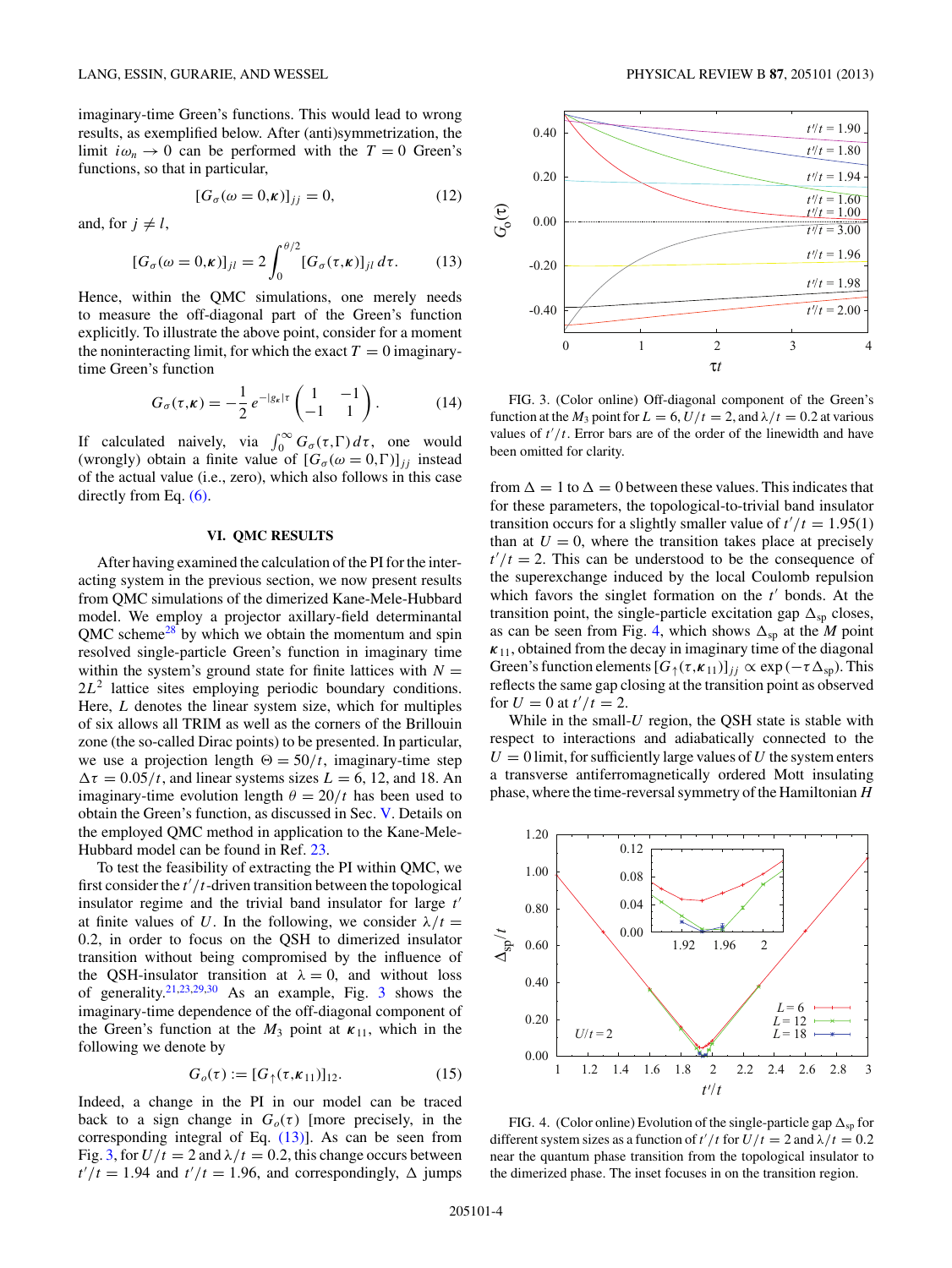<span id="page-4-0"></span>

FIG. 5. (Color online) Off-diagonal component of the Green's function at the  $M_3$  point for  $L = 6$ ,  $\lambda/t = 0.2$ ,  $t' = t$ , and different values of *U* from  $U = 0$  to  $U = 8t$  (top to bottom). Across the transition from the QSH insulator to the antiferromagnetic insulator the Green's function remains qualitatively unchanged. Error bars are of the order of the linewidth and have been omitted for clarity. Inset: The Green's function shows very little finite-size dependence due to the large gap induced by the large coupling parameters.

is spontaneously broken in the thermodynamic limit.<sup>19–21,23,24</sup> This transition is however not related to a closing of the single-particle gap, as has been demonstrated by unbiased QMC simulations. The single-particle gap only exhibits a local minimum at the transition point, but does not close. $2^{1,23}$  This result from numerically exact simulations is in contrast to previous VCA calculations, which concluded that the singleparticle gap closes at the transition to the antiferromagnetic phase. $32$  In fact, the Green's function exhibits no qualitative change across the transition. This can be seen also from the QMC data in Fig. 5, where  $G<sub>o</sub>(\tau)$  is shown for different values of *U* at  $\lambda/t = 0.2$  and for  $t' = t$ .

From previous QMC simulations, $21$  we know that longranged antiferromagnetic order sets in for these parameters near  $U/t \approx 5$  and flux-induced edge states are absent.<sup>24</sup> However,  $G<sub>o</sub>(\tau)$  exhibits no significant changes in this interaction region. In particular, and in contrast to the *t'* scan considered above,  $G<sub>o</sub>(\tau)$  does not exhibit a change in its sign. That this is not a finite-size effect can be seen in the inset of Fig. 5, where we compare OMC data at  $U/t = 8$  for two different system sizes,  $L = 6$  and  $L = 12$ , which are seen to indeed be finite-size converged. We verified that also up to  $U/t = 40$ , no sign change occurs in  $G<sub>o</sub>(\tau)$ . This implies that the PI  stays constant when tuning across the antiferromagnetic transition. We verified explicitly that even at  $\lambda = 0$  the PI takes on a nontrivial value in the antiferromagnetic Mott insulating region.

How does this relate to the quantum phase transition that takes place when the system enters the antiferromagnetic region, which is thus not adiabatically connected to the  $U = 0$ state? Only in the thermodynamic limit antiferromagnetic order persists, which spontaneously breaks time-reversal and the inversion (sublattice) symmetry of the Hamiltonian. Yet this is not monitored by the single-particle Green's function, on which the calculation of the PI is based. Spontaneous symmetry breaking in the ordered region implies a degenerate ground state subspace in the thermodynamic limit. In each specific ground state from this manifold, the sublattices A and B are not equivalent anymore, and this condition for a well-defined PI is broken. Remarkably, even in the antiferromagnetic region, the degeneracy of the ground-state manifold implies the existence of low-energy gapless excitations, namely the Goldstone modes. However, these soft spin excitations are of particle-hole type, and thus not attainable in the single-particle sector.

Interestingly, once the antiferromagnetic order is destroyed in the system by a sufficiently strong dimerization  $t'$ , the PI does change to a trivial value. To explore this behavior, let us start from the large-*t'* region,  $t' > 2t$ . Starting at  $U = 0$ from the trivial band insulator region for  $t' > 2t$  and switching on local interactions  $U > 0$ , the system remains insulating, and also does not develop long-range order. This can be most directly seen in the large-*U* limit. Here, the effective model for the low-energy physics is a Heisenberg model with an exchange dimerization along the  $t'$  bonds: The exchange interaction  $J' = 4t'^2/U$  in second-order perturbation theory is more than a factor of 4 larger than the exchange interaction  $J = 4t^2/U$  along the other nearest-neighbor bonds, and also dominates over the weak (for  $\lambda/t = 0.2$ ) next-nearestneighbor anisotropic exchange coupling  $J_2 = 4\lambda^2/U$  related to the spin-orbit terms.<sup>19</sup> The strong  $J'$  dimerization drives the spin system into a nonmagnetically ordered, dimerized phase. Indeed, for  $J_2 = 0$ , the critical ratio beyond which the antiferromagnetic order vanishes in the Heisenberg model on the dimerized honeycomb lattice equals  $J'/J = 1.735(1),^{31}$  $J'/J = 1.735(1),^{31}$  $J'/J = 1.735(1),^{31}$ which relates here to a ratio of  $t'/t \approx 1.32$  in the Hubbard model in the large-*U* limit. For  $t' > 2t$ , the system thus resides inside a nonmagnetic phase, adiabatically connected to the trivial band insulator at  $U = 0$ . Correspondingly, the PI of the system does not change upon increasing *U* at fixed  $t' > 2t$ .

On the other hand, decreasing the ratio  $t'/t$  at sufficiently large  $U$ , a transition from the large- $t'$  nonordered phase



FIG. 6. (Color online) Off-diagonal component of the Green's function at the  $M_3$  point for  $L = 6$ ,  $U/t = 8$ , and  $\lambda/t = 0.2$  at different values of *t'* between  $t' = t$  and  $t' = 1.6t$  (top to bottom). Error bars are of the order of the linewidth and have been omitted for clarity.